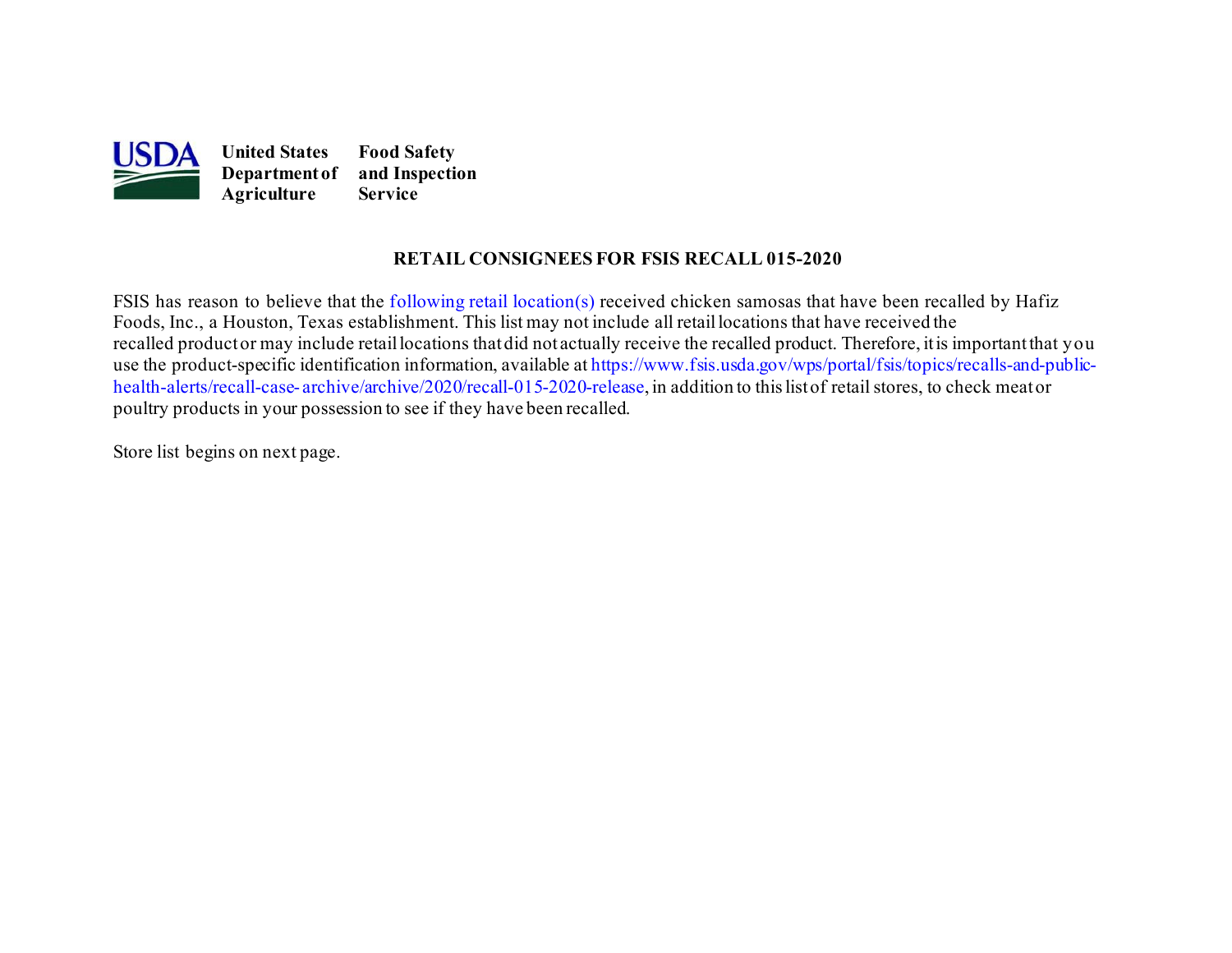<span id="page-1-0"></span>

Food Safety And Inspection Service

**List Current As Of:** 

| <b>CONNECTICUT</b>      |                       |             |                |
|-------------------------|-----------------------|-------------|----------------|
| <b>Retailer Name</b>    | <b>Street Address</b> | City        | <b>State</b>   |
| 1 Desi Bazar            | 392 Windsor Avenue    | Windsor     | CT-Connecticut |
| 2 India Bazaar          | 151 Queen Street B    | Southington | CT-Connecticut |
| 3 Indian Market- Orange | 100 Boston Post Road  | Orange      | CT-Connecticut |
| 4 Zaytuna Grocery       | 397 Main Street       | Danbury     | CT-Connecticut |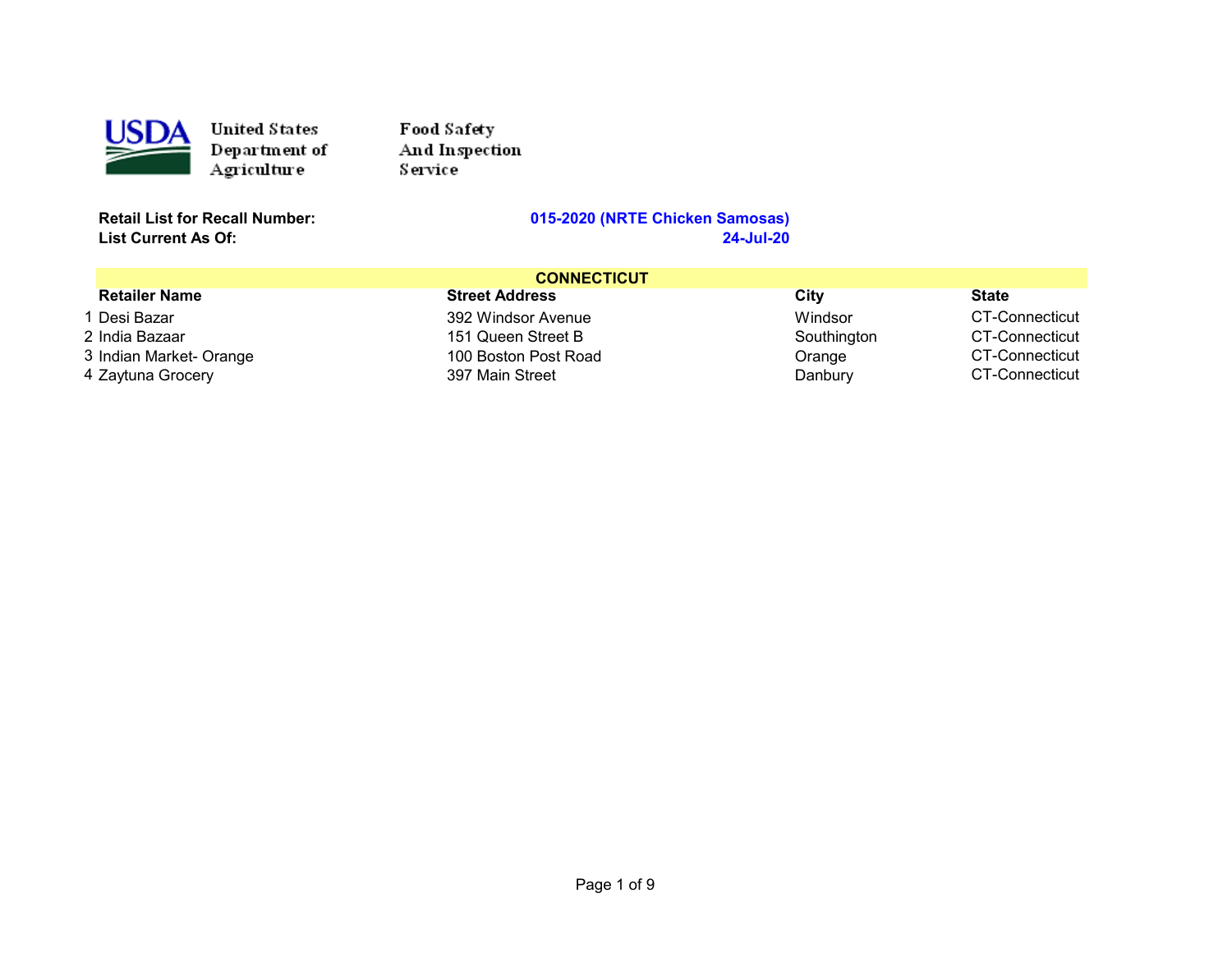

Food Safety And Inspection Service

**List Current As Of:** 

| <b>MASSACHUSETTS</b> |                       |            |                  |
|----------------------|-----------------------|------------|------------------|
| <b>Retailer Name</b> | <b>Street Address</b> | City       | <b>State</b>     |
| 1 Indian Market      | 1000 Boston Turnpike  | Shrewsbury | MA-Massachusetts |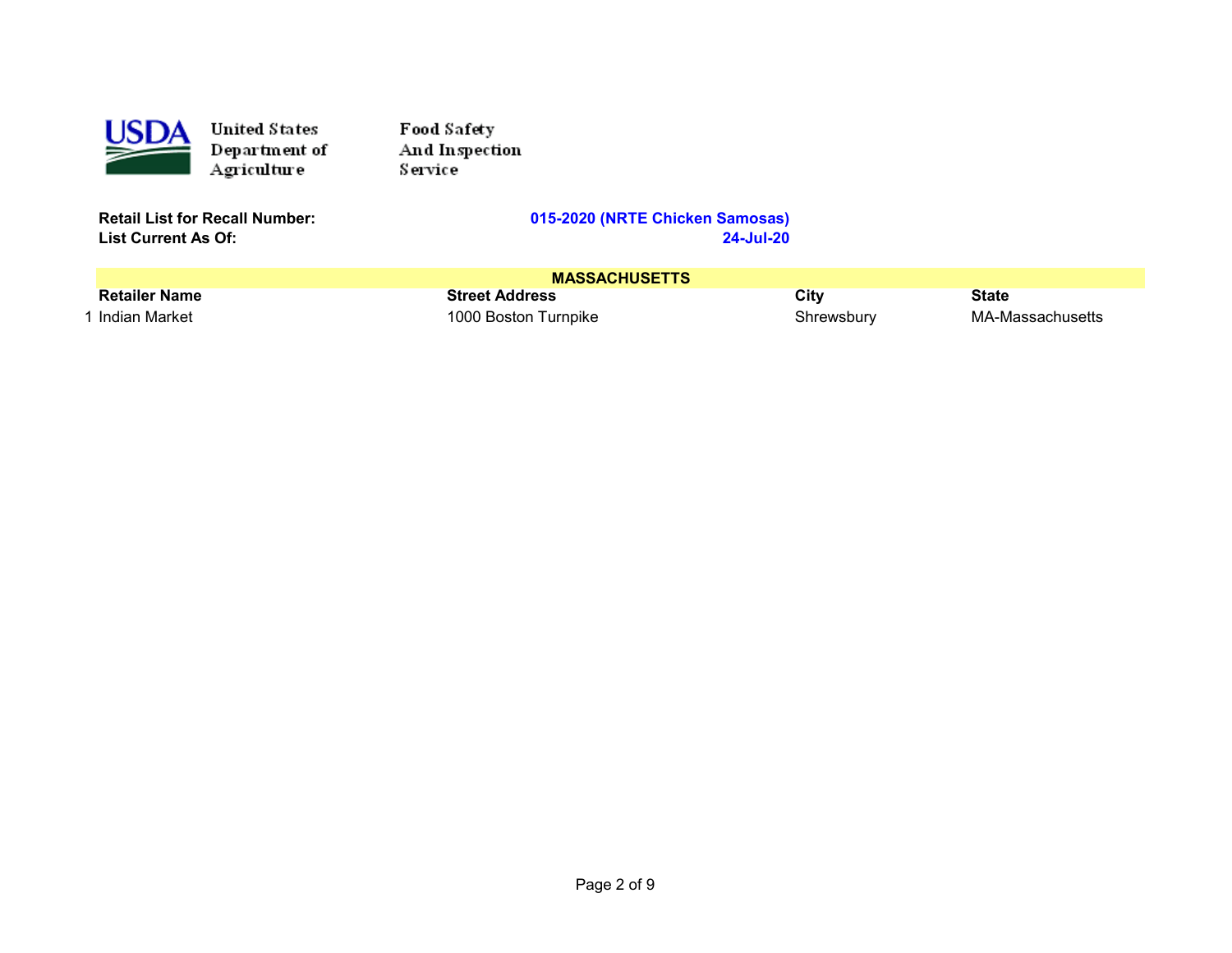

Food Safety And Inspection Service

**List Current As Of:** 

| <b>NEW HAMPSHIRE</b> |                       |            |                  |
|----------------------|-----------------------|------------|------------------|
| <b>Retailer Name</b> | <b>Street Address</b> | City       | State            |
| 1 Spice Center       | 245 Maple Street      | Manchester | NH-New Hampshire |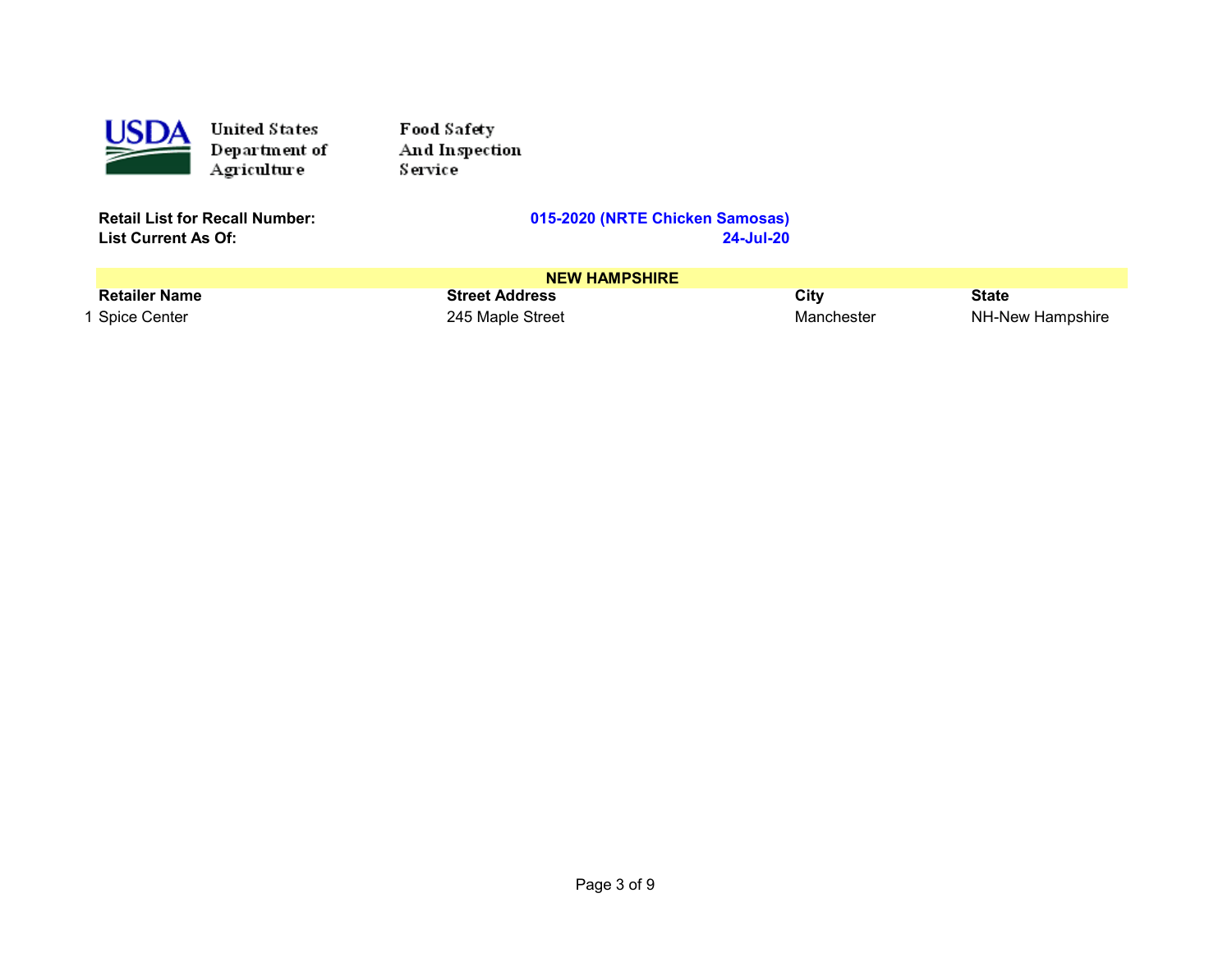

Food Safety And Inspection Service

**List Current As Of:** 

| <b>NEW JERSEY</b>                  |                                |                                       |               |
|------------------------------------|--------------------------------|---------------------------------------|---------------|
| <b>Retailer Name</b>               | <b>Street Address</b>          | City                                  | <b>State</b>  |
| 1 Ali's Grocery                    | 1615 Atlantic Avenue           | <b>Atlantic City</b>                  | NJ-New Jersey |
| 2 Al-Naafeh Halal Meat and Grocery | 2575 Morris Avenue             | Union                                 | NJ-New Jersey |
| 3 Apna Bazar Cash & Carry          | 485 Georges Road #107          | Dayton                                | NJ-New Jersey |
| 4 Apna Bazar Cash & Carry          | 2975 John F. Kennedy Boulevard | Jersey City                           | NJ-New Jersey |
| 5 Geo Cash and Carry               | 1059 West Side Avenue          | Jersey City                           | NJ-New Jersey |
| 6 Haris Grocery and Halal Meat     | 783 B Port Reading Avenue      | Port Reading                          | NJ-New Jersey |
| 7 India Bazaar Farmers Market      | 360 U.S. Route 46              | Totowa                                | NJ-New Jersey |
| 8 Mannan Halal Meat and Grocers    | 37-19 73rd Street              | Jackson Heights                       | NJ-New Jersey |
| 9 Megna Grocery and Halal Meat     | 74-18 37th Avenue              | Jackson Heights                       | NJ-New Jersey |
| 10 New Marhaba Grocery             | 255 Degraw Avenue              | Tea Neck                              | NJ-New Jersey |
| 11 Patel Brothers                  | 989 Minimall Drive             | Parlin                                | NJ-New Jersey |
| 12 Patidar Supermarket             | 1463 Finnegans Lane #10        | North Brunswick Townshi NJ-New Jersey |               |
| 13 Shaan Halal Meat Market         | 3029 New Jersey State Route 27 | <b>Franklin Park</b>                  | NJ-New Jersey |
| 14 Shahnawaz Hala Meat Market      | 1382 Oak Tree Road             | <b>Iselin</b>                         | NJ-New Jersey |
| 15 Subzi Mandi                     | 1347 Stelton Road              | Piscataway                            | NJ-New Jersey |
| 16 Subzi Mandi Cash and Carry      | 251 Littleton Road             | Parsippany                            | NJ-New Jersey |
| 17 Subzi Mandi Farmers Market      | 540 U.S. Route 130             | Easr Windsor                          | NJ-New Jersey |
| 18 Super Halal Meat and Grocery    | 349 U.S. Route 22              | Green Brook Township                  | NJ-New Jersey |
| 19 Welcome Halal Meat and Grocery  | 772 Newark Avenue              | Jersey City                           | NJ-New Jersey |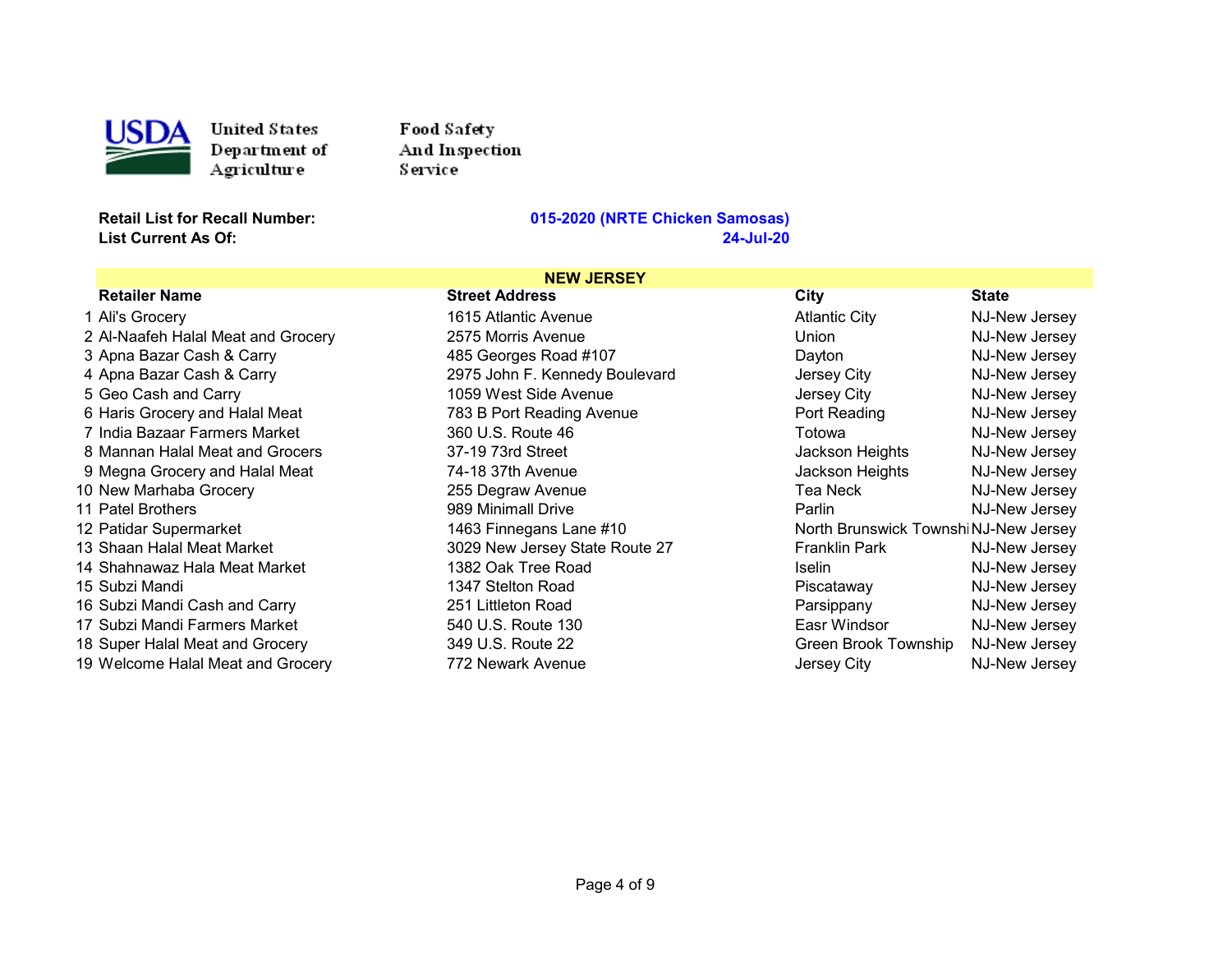

Food Safety And Inspection Service

**List Current As Of:** 

| <b>NEW YORK</b> |                                      |                          |                     |              |
|-----------------|--------------------------------------|--------------------------|---------------------|--------------|
|                 | <b>Retailer Name</b>                 | <b>Street Address</b>    | <b>City</b>         | <b>State</b> |
|                 | 1 Ajwa Grocery & Halal Meat          | 1034 Coney Island Avenue | <b>Brooklyn</b>     | NY-New York  |
|                 | 2 Al-Aqsa Halal Meat Supermarket     | 2101 Starling Avenue     | <b>Bronx</b>        | NY-New York  |
|                 | 3 Ali Baba Halal Meat & Grocery      | 42-20 National Street    | Flushing            | NY-New York  |
|                 | 4 Ali's Halal Meat & Grocery         | 208 Grand Avenue         | Johnson City        | NY-New York  |
|                 | 5 Apna Bazar Cash & Carry            | 7220 37th Avenue         | Jackson Heights     | NY-New York  |
|                 | 6 Apna Bazar Cash & Carry            | 260-04 Hillside Avenue   | Queens              | NY-New York  |
|                 | 7 Apna Bazar Farmers Market          | 217 Bethpage Road        | <b>Hicksville</b>   | NY-New York  |
|                 | 8 Apna Bazar Farmers Market          | 114-15 Atlantic Avenue   | Richmond Hill       | NY-New York  |
|                 | 9 Baladi Halal Foods                 | 7128 5th Avenue          | <b>Brooklyn</b>     | NY-New York  |
|                 | 10 Bhutta Grocery                    | 750 Coney Island Avenue  | <b>Brooklyn</b>     | NY-New York  |
|                 | 12 Bisimallah Halal Meat and Grocery | 180-10 Hillside Avenue   | Queens              | NY-New York  |
|                 | 13 Bismillah Supermarket             | 181-06 Hillside Avenue   | Jamaica             | NY-New York  |
|                 | 14 Dhaka Supermarket and Halal Meat  | 369 East 204th Street    | <b>Bronx</b>        | NY-New York  |
|                 | 15 Eastern Fruits & Vegetables       | 1234 Coney Island Avenue | <b>Brooklyn</b>     | NY-New York  |
|                 | 16 Food Fair Supermarket             | 39-32A 62nd Street       | Woodside            | NY-New York  |
|                 | 17 Food Universe Marketplace         | 520 South Broadway       | Hicksville          | NY-New York  |
|                 | 18 Golden Farms                      | 101-16 77th Street       | Ozone Park          | NY-New York  |
|                 | 19 Halal Meat Market                 | 1683 U.S. Route 9        | <b>Clifton Park</b> | NY-New York  |
|                 | 20 Hira Grocery and Halal Meat       | 1101 Coney Island Avenue | <b>Brooklyn</b>     | NY-New York  |
|                 | 21 Kawran Bazar Supermarket          | 8754 168th Place         | Jamaica             | NY-New York  |
|                 | 22 Key Food                          | 2326 Nostrand Avenue     | <b>Brooklyn</b>     | NY-New York  |
|                 | 23 Maharaja Farmers Market           | 265 South Broadway       | Hicksville          | NY-New York  |
|                 | 24 Moon Tikka Grill                  | 8716 Parsons Boulevard   | Jamaica             | NY-New York  |
|                 | 25 Nouri Halal Meat Market           | 1257 Bedford Avenue      | <b>Brooklyn</b>     | NY-New York  |
|                 | 26 Pak Indo Grocery                  | 1587 Central Park Avenue | Yonkers             | NY-New York  |
|                 | 27 Poshora Grocery                   | 2148 Starling Avenue     | <b>Bronx</b>        | NY-New York  |
|                 | 28 Premium Supermarket               | 1196 Liberty Avenue      | <b>Brooklyn</b>     | NY-New York  |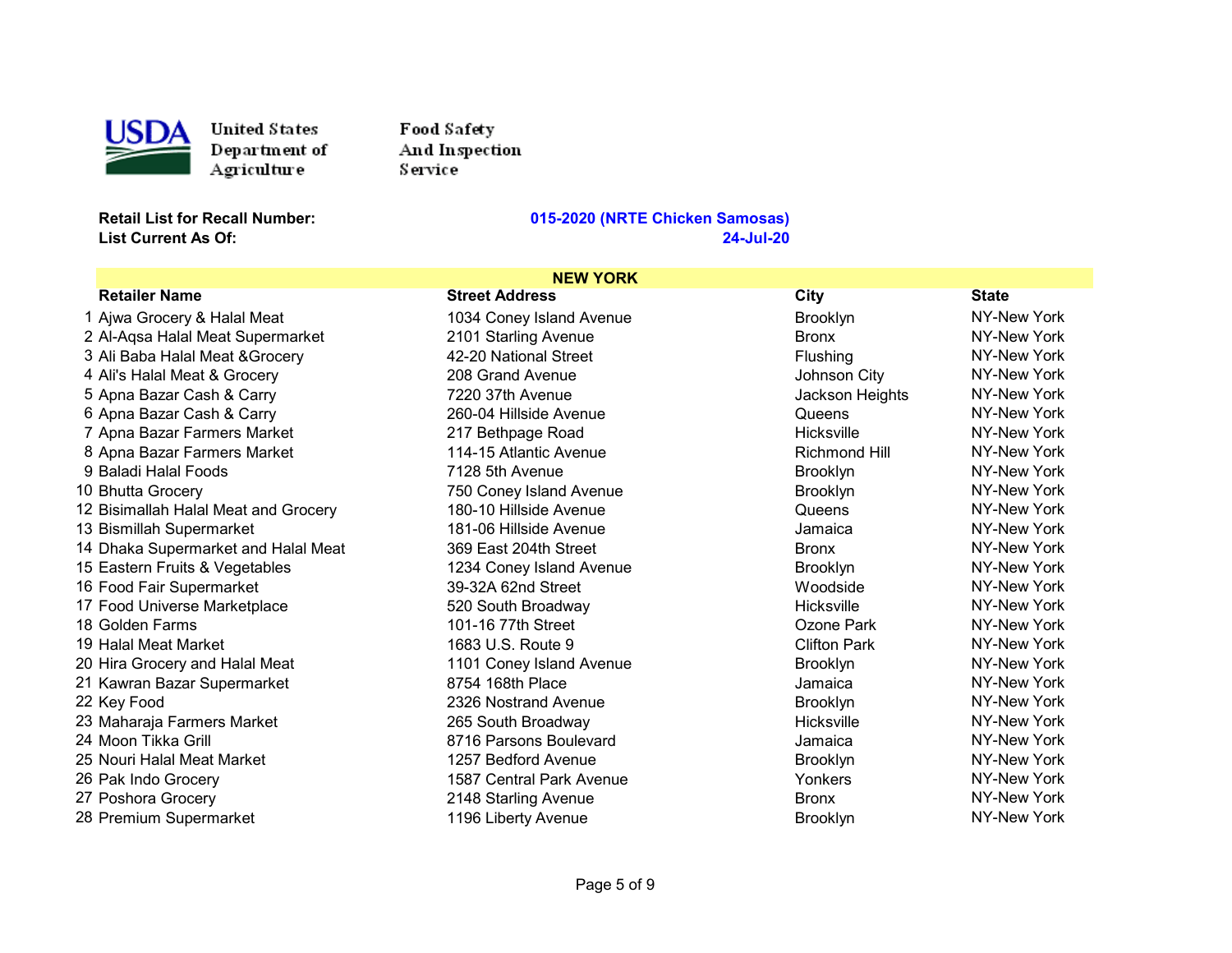| <b>NEW YORK</b>                   |                          |                 |              |
|-----------------------------------|--------------------------|-----------------|--------------|
| <b>Retailer Name</b>              | <b>Street Address</b>    | City            | <b>State</b> |
| 29 Premium Supermarket            | 168-07 Hillside Avenue   | Jamaica         | NY-New York  |
| 30 Rahim Supermarket              | 1076 Coney Island Avenue | <b>Brooklyn</b> | NY-New York  |
| 31 Super Halal Meat Depot         | 217 Neptune Avenue       | <b>Brooklyn</b> | NY-New York  |
| 32 Taj Mahal Supermarket          | 148-09 Hillside Avenue   | Briarwood       | NY-New York  |
| 33 Zaitoon Halal Meat and Grocery | 1082 Coney Island Avenue | Brooklyn        | NY-New York  |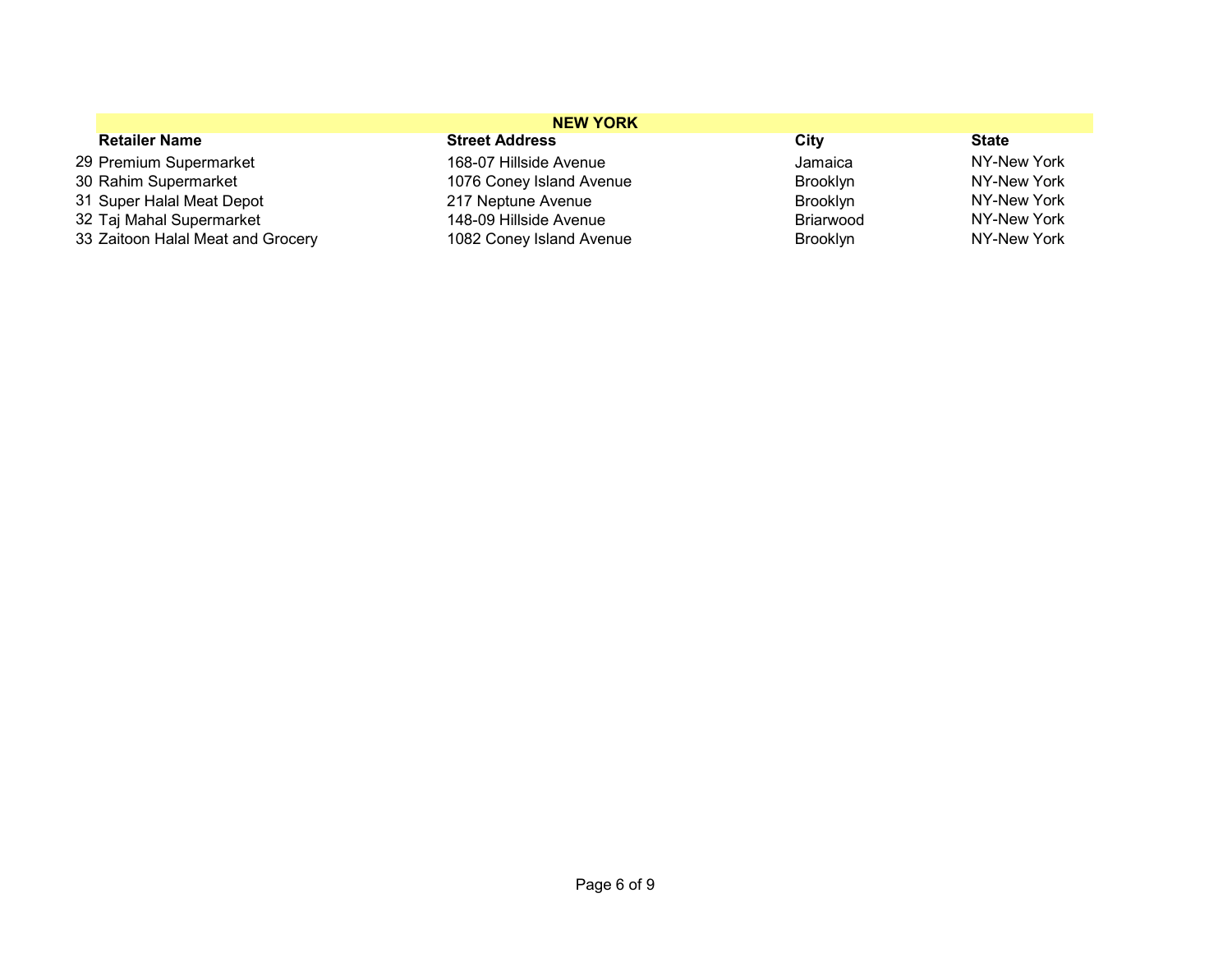

Food Safety And Insp ection Service

#### **Retail List for Recall Number: 015-2020 (NRTE Chicken Samosas) List Current As Of: 24-Jul-20**

### **PENNSYLVANIA**<br>Street Address Retailer Name Street Address City State 1 Al Rayyan Food Market 121 South 43rd Street Philadelphia PA-Pennsylvania 2 Asian Halal Meat Market 2611 Street Road Bensalem PA-Pennsylvania 3 Azar Supermarket (Bethlehem Grocery) 3131 Linden Street Bethlehem Bethlehem 4 Geo Halal Meat 1154 MacArthur Road Whitehall PA-Pennsylvania 5 Geo market and Halal Meat 234 South 69th Street Francylvania Upper Darby 6 Indian Bazaar II 331 Grape Street Whitehall PA-Pennsylvania PA-Pennsylvania 8 Khaamar Baari 6787 Market Street Upper Darby PA-Pennsylvania 9 Patel Brothers **1915 Street Road** Bensalem Bensalem PA-Pennsylvania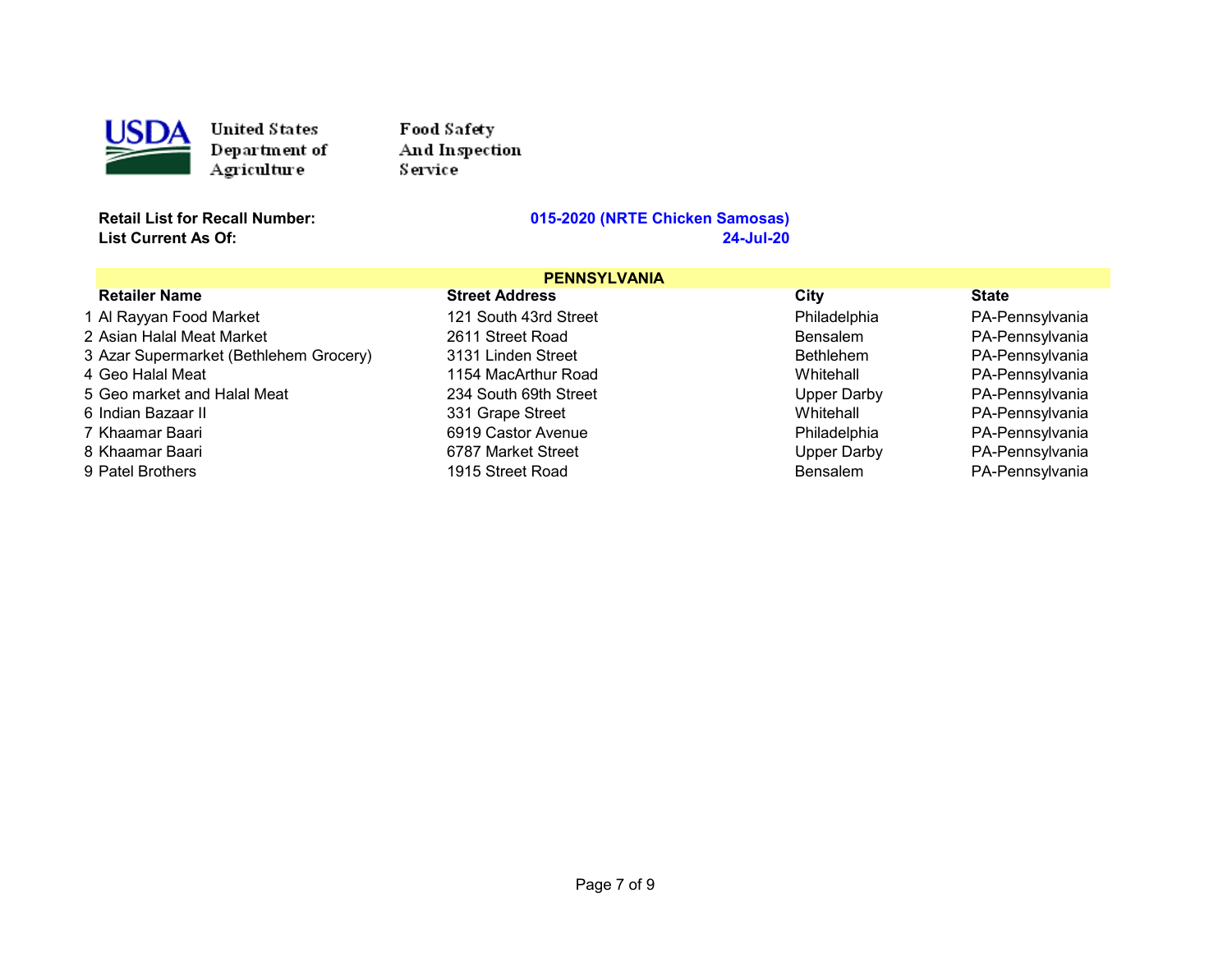

Food Safety And Inspection Service

**List Current As Of:** 

| <b>TEXAS</b>         |                       |               |              |
|----------------------|-----------------------|---------------|--------------|
| <b>Retailer Name</b> | <b>Street Address</b> | Citv          | <b>State</b> |
| 1 Apna Bazzar        | 2437 FM 1092 Road     | Missouri City | TX-Texas     |